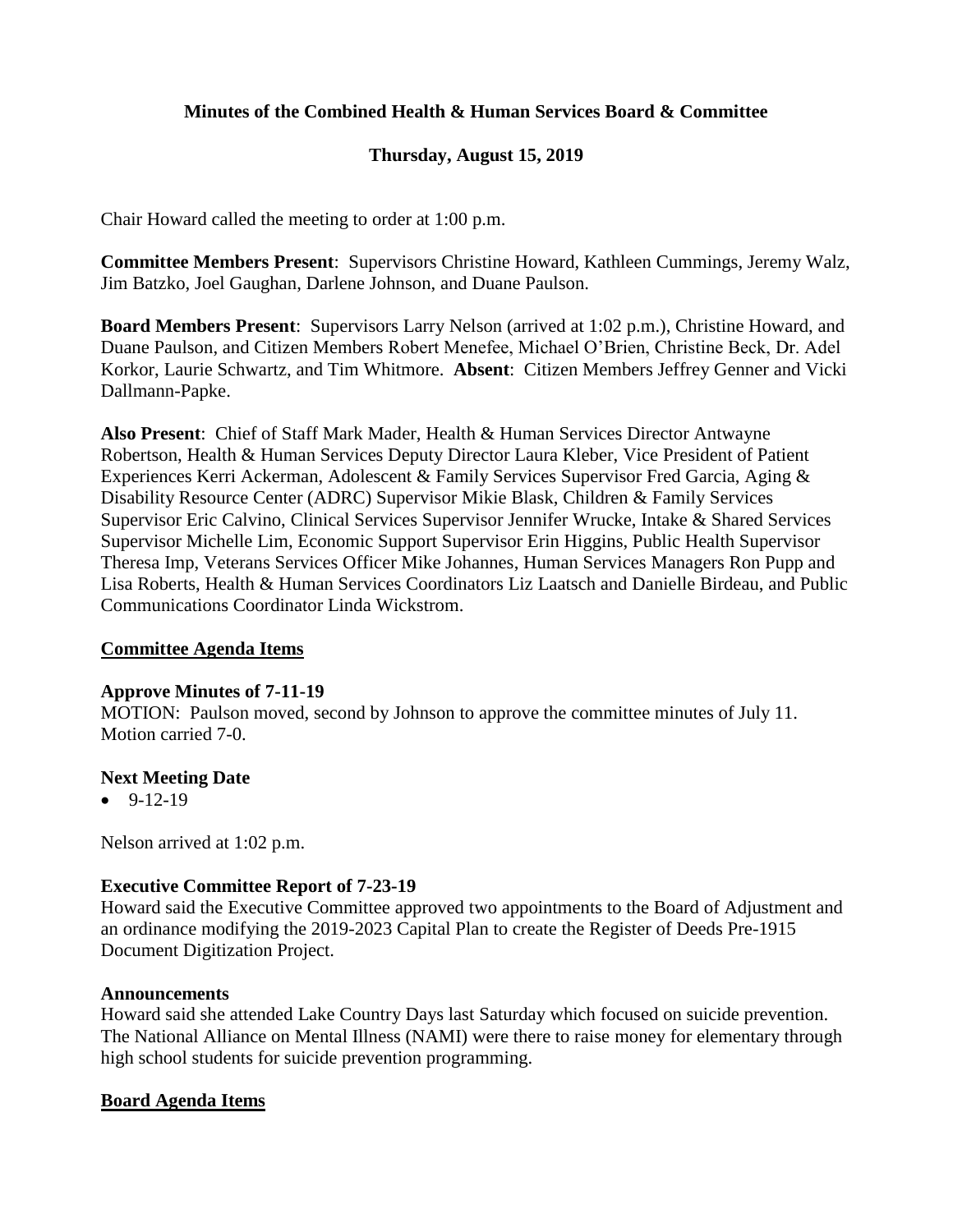# **Approve Minutes of 7-18-19**

MOTION: Paulson moved, second by Korkor to approve the board minutes of July 11. Motion carried 9-0.

## **Next Meeting Date**

 $-9-12-19$ 

### **Announcements**

Korkor said his foundation will be holding an event on September 10, which is also World Suicide Prevention Day, in Veterans Park in Milwaukee to raise awareness on suicide and suicide prevention. He noted that the foundation has also sponsored the first fully integrated suicide prevention education program in the West Allis School District.

### **Sixteenth Street Clinic Overview** *(Board and Committee)*

Ackerman gave a PowerPoint presentation on the Sixteenth Street Clinic downtown Waukesha which provides quality healthcare for the entire family – medical, behavioral health, pregnancy services, social services, AODA, etc. – whether or not they have insurance. Ackerman covered a broad range of additional services, the focus on care delivery, and related financial issues.

# **Health and Human Services Supervisors Panel: Educational presentation to share typical job responsibilities, strategies, and tactics of a Health & Human Services (HHS) supervisor**  *(Board and Committee)*

This panel presentation is the second in a series of educational components for committee and board members. Staff shared how the Standards of Service Excellence, Studer Group trainings, and Strategic Plan have impacted their jobs, and they contrasted their job responsibilities with other Health & Human Services employees whose main function is to work directly with clients. Wrucke provided details on her role as crisis services supervisor in Clinical Services and the many challenges they face. Imp discussed the many home visits associated with her role in public health program supervision. Blask summarized her role in program delivery at the Aging & Disabilities Resource Center and time studies associated with them. Higgins covered the role she plays in economic support and the associated call system. Calvino explained his role supervising social workers when abuse and neglect occurs and related issues. Garcia reviewed his role in Adolescent  $&$  Family Services and the cases they address. Lim discussed her responsibilities in Intake  $&$ Shared Services, including finding homes for children and foster care.

# **Motion to recommend the proposed HHS 2020 budget as presented by HHS staff to the HHS Board on July 18, 2019 to the County Executive** *(Board)*

MOTION: Beck moved, second by Whitmore to recommend approval of the proposed 2020 Health & Human Services Budget to the County Executive. Motion carried 9-0.

MOTION: Korkor moved, second by Schwartz to adjourn the board meeting at 3:15 p.m. Motion carried 9-0.

# **2018 Veterans Services Annual Report** *(Committee)*

Johannes presented the 2018 Veterans Services Annual Report as outlined and noted Waukesha County veterans as of September 30, 2018, per VA figures, totaled 20,600. This does not include